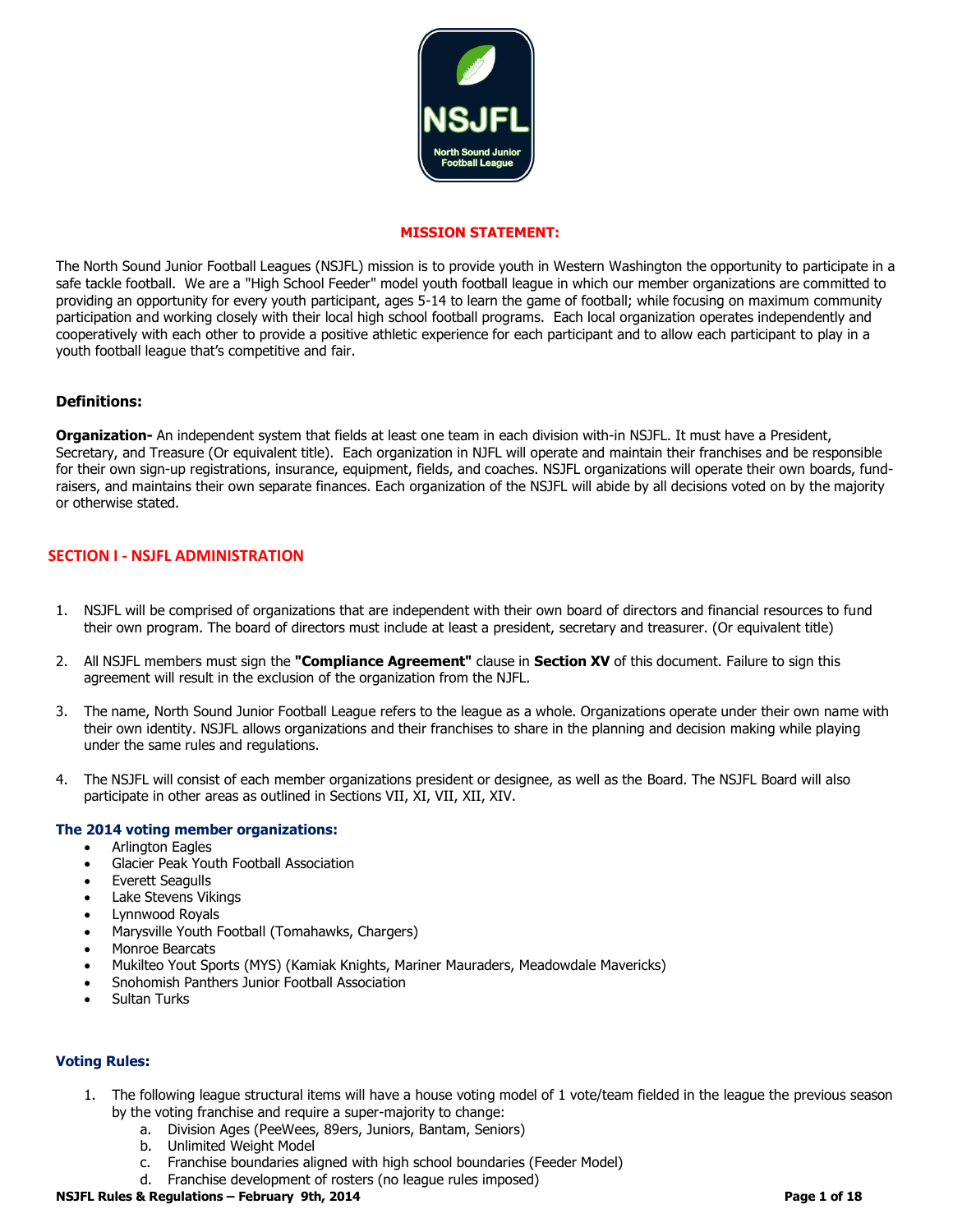

- e. Minimum Playtime Rules at the League Level (no league rules imposed)
- f. Implementation of a re-calibration scheduling model with bowl games (it would take a super-majority "house" vote to remove model…how it's implemented will be based on simple majority vote - 1 vote/franchise).
- 2. All other items will be simple majority vote. Each organization which holds an independent  $501(c)(3)$ , shall have one vote. If no 501(c)(3), then no voting privilege. Simple majority shall prevail. In event of a tie, league president breaks the tie. If copresidents, the co-presidents must be in agreement to break tie.

#### **North Sound Junior Football League Board**

- 1. **NSJFL President –** The president will preside over league meetings and mediate grievances brought to the league. The president will also work with NSJFL Board members and member organizations to ensure all league membership requirements are followed and all organizations are clear as to what the requirements are. The president will have no vote in any league matter with one exception; If a vote results in a tie then the president will cast the determining vote.
- 2. **Vice President of Scheduling (VP-S) –** The VP-S will work with participating NSJFL organizations to secure qualified fields for all NSJFL games, develops the schedule for the season, and implements recalibration and post-season schedules based on the NSJFL rules and bylaws. The VP-S may also work with each member organization field manager to ensure all field requirements are met. The VP-S will have no vote in any league matter.
- 3. **Vice President of Referees (VP-R) –** The VP-R will secure qualified referees for all NSJFL games. The VP-R will work with the official's association representative to ensure all fees are paid, all schedules agreed to, and all requirements are met. The VP-R will work with the President on league matters. The VP-R will clarify NSJFL rules to member organizations and their coaches when questions arise concerning a rule or regulation. The VP-R will have no vote in any league matter.
- 4. **Vice President of Field Supervision (VP-FS) –** The VP-FS will work with participating NSJFL organizations to ensure each member organization understands the roll of the field supervisor and ensures that each participating organization schedules field supervisors for each game they host during all regular season and post-season games. The VP-FS will have no vote in any league matter.
- 5. **Vice President of Compliance (VP-C) –** The VP-C is responsible for the compliance of all rules set forth by the NSJFL for all league member organizations and teams representing each member organization. In coaches meetings the NSJFL will outline the NSJFL rules package as well as the Code of Conduct to ensure every coach fully understands what's expected in NSJFL. The VP-C will have no vote in any league matter.
- 6. **Vice President of Jamboree (VP-J) –** The VP-J is responsible for coordinating the NSJFL Jamboree for that season and to ensure there is an appropriate facility reserved to host the event. The VP-S will generate the Jamboree schedule in conjunction with the VP-J. The VP-J will have no vote in any league matter.
- 7. **Vice President of All-Star Event (VP-ASE) –** The VP-ASE is responsible for coordinating the NSJFL All-Star Event for that season and to ensure there is an appropriate facility reserved to host the event. The VP-ASE will have no vote in any league matter.
- 8. **Treasurer –** The treasurer is responsible for assisting in any financial matters regarding the league. The treasurer will have no vote in any league matter.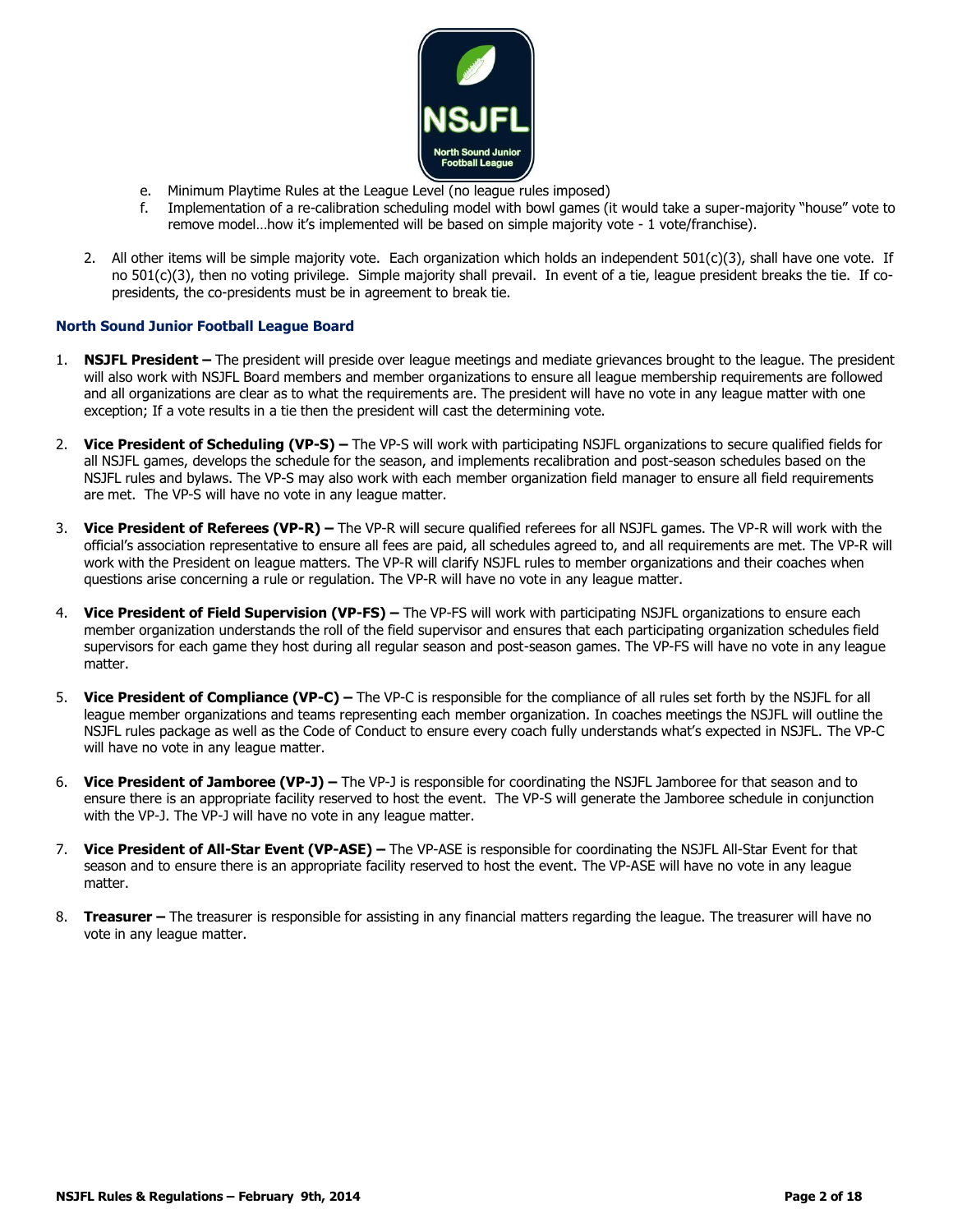

- 9. **Secretary –** The secretary is responsible for taking notes during league meetings and helping with any communications to the member organizations. The secretary will have no vote in any league matter.
- 10. **Webmaster –** The webmaster ensures the league website is kept up to date, including adding schedules and standings information on a timely manner. The webmaster will have no vote in any league matter.
- 11. **Organization Head-** All independent organizations Presidents (or equivalent title) will automatically be a voting member of the NSJFL board and represent their organization at all NSJFL meetings.
- 12. **NSJFL Board Meetings** The NSJFL board will hold meetings the third Sunday of the month, no less than every other month. A special August meeting will take place with all organizations to create a game schedule for all levels of play.

**Note:** It's up to the organization to contact a league official when a question arises or a situation develops. Member organizations hold responsibility to support the league when other organizations need help with an answer. Don't always assume that every member organization interprets rules, codes or protocol the same as you do. Talking is the best way to keep informed.

# **SECTION II - FRANCHISE COSTS**

- 1. There will be no yearly fee to be a member of the NSJFL Football League.
- 2. Each NSJFL Football organization will pay their share for officials based on the number of teams they field for the current year. The per team charge will be the total overall cost divided by the total number of teams in NSJFL. That figure will then be multiplied by the total number of teams that an organization fields in NSJFL for the total organization cost. The VP-R will calculate each organizations officials cost and communicate and collect payment from each member organization. The VP-R will then deliver these checks to the Snohomish County Officials Association (SCFOA). Timely payment to the SCFOA is critical for our league to be able to maintain the working relationship with the officials we need to offer great football to the youth of Snohomish County. If an organization is late in making payments, they are subject to being put on probation for a period of one year.
- 3. Each NSJFL organization will pay their share for services or merchandise considered a combined league wide cost agreed to by the NSJFL board. These costs could include Advertising, Trophies, Apparel, Banquets, or any costs where all organizations participate and benefit. It will be based on the number of teams they field for the current year. The per team charge will be the total overall cost divided by the total number of teams in NSJFL. That figure will then be multiplied by the total number of teams that an organization fields in NSJFL for the total organization cost. The organization will then pay the NSJFL treasure that will in turn pay the costs with one check.
- 4. Hosting a NSJFL Jamboree will rotate between organizations. This event is a league wide event, so therefore, all "hard" costs associated with the event (facility costs, utility costs, etc.) will be shared by all teams participating in the NSJFL for that season. Each organization will have the option to have concessions (or a revenue generating "booth") at the Jamboree, but in exchange, must also assist the hosting organization with volunteers to assist in running the event. If an organization does not want to provide volunteers, they lose their right to have a booth at the event, but must still participate in the shared costs of the event.
- 5. Hosting a NSJFL playoff event, bowl event, or championship event will rotate between organizations. If an organization is unable to take their turn for the current year, any other organization may volunteer to host these events if they choose. If an organization hosts a championship or post season competition at their home field, that organization will pay those fields costs unless otherwise agreed to by the other members of the NSJFL. They will keep all revenue generated at those games by their own concessions, their own merchandise, or other means. The host team will allow any visiting organization to set up a booster area so as to foster team spirit.
- 6. All home field costs are the responsibilities of each organization, which secure those fields.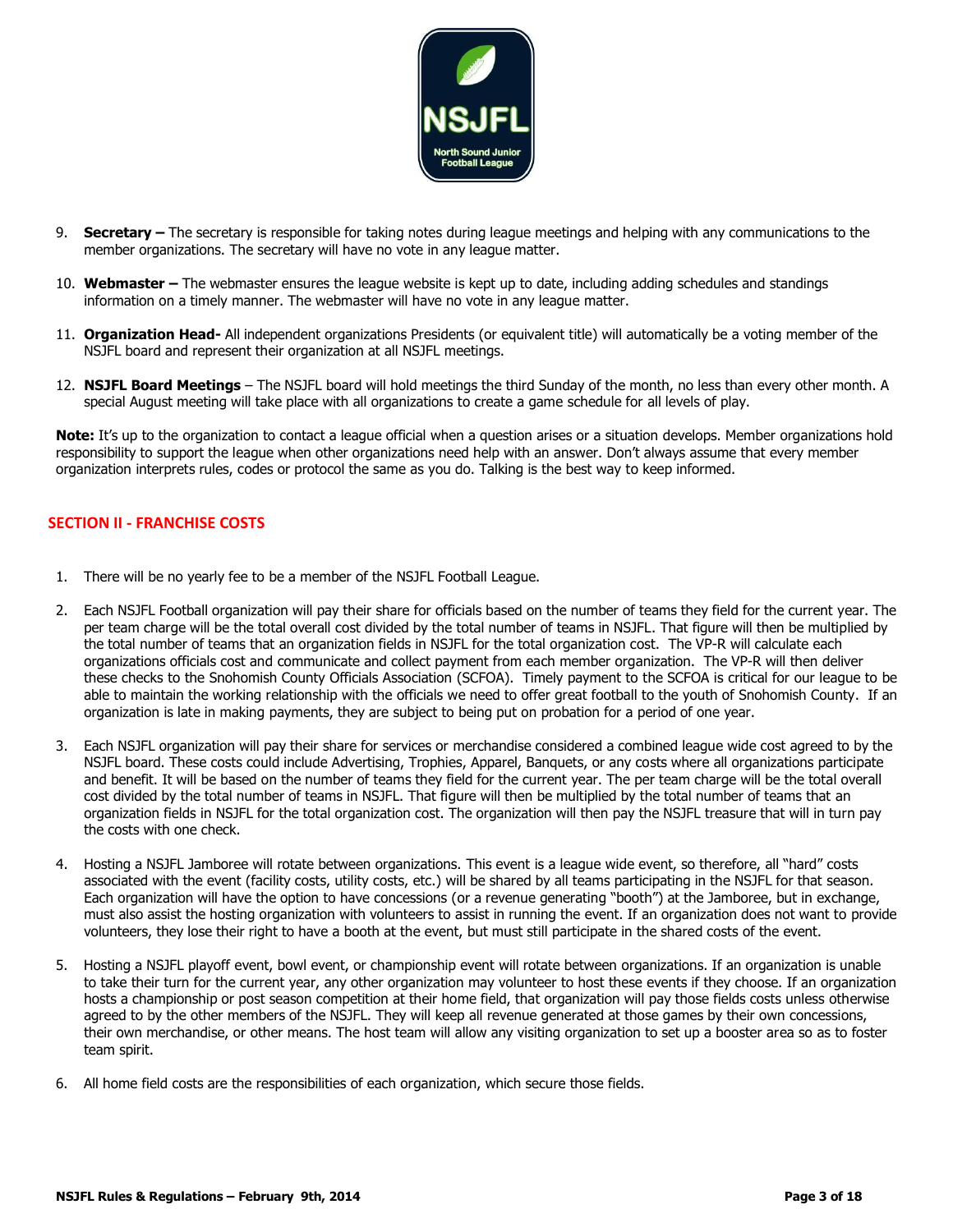

### **SECTION III - ORGANIZATION ELIGIBILITY**

1. NSJFL will be comprised of independent organizations playing together as a league. Any organization that wishes to play in NSJFL

will be welcome to join as a member organization if agreed upon by a vote of current NSJFL board.

- 2. Any vote on a new organization admitted to the league will be taken after a current season but before a new season. A simple majority vote is needed to accept a new organization into NSJFL.
- 3. Each new member organization will be on a one-year probationary season. At the end of the probationary season the league members will then take a vote at the December meeting. A majority vote will be required to give the new member organization permanent status.
- 4. No organization may be expelled from NSJFL without a majority vote by the NSJFL board. This vote will take place at the last meeting of the year in November. The President will make this motion for expulsion.
- 5. For NSJFL organizations, Team Liability/Medical insurance is mandatory. Proof will be provided to the President on or before **Jamboree**
- 6. A vote to expel an organization can be called only after these conditions are met:
	- a. An organization shows a repeated disrespect for the rules and codes set forth in the NSJFL or takes action(s) that compromise the integrity of the league. This can be quantified by an unusually high number of grievances brought against an organization and formally submitted to the President.
	- b. Repeated attempts are made by the President to get the offending organization into compliance and the offending organization refuses to correct the problems.
	- c. At the November meeting with the NSJFL Board attending. The issue is debated and discussed with the NSJFL Board and organization in question. An agreement can be reached to correct the problems or the President will call a silent majority vote if no agreement can be reached. The result of the vote will be final.
	- d. If an organization is expelled, a letter from the President will be sent to the expelled organization president detailing the reasons.
	- e. An expelled organization can re-apply for membership after a one-year period has gone by.

### **SECTION IV - PLAYER DIVISIONS, PLAYER ELIGIBILITY, ROSTERS, COACHES ELIGIBILITY**

1. NSJFL will be based on the following four (4) divisions based on **age**, with exceptions noted in Section IV.4. **The player's age on July 31st shall be the player's league age for the current season**. No fifteen- (15) year olds or ninth (9th) graders are allowed to play in NSJFL. Any 14 year old playing also must not turn 15 before December 1st. No 9 year old is allowed to play Pee Wees, no 11 year old is allowed to play 89ers, and no 13 year old is allowed to play Junior's.

#### a. **Age vs. Grade Variance**

-If a player is born in the month of July and is in the upper grade for the division below his/her league age. (PW 1<sup>st</sup>-2<sup>nd</sup> grade, 89ers 3<sup>rd</sup> and 4<sup>th</sup> grade, Juniors 5<sup>th</sup> and 6<sup>th</sup> grade, Bantam 7<sup>th</sup> grade and Seniors 8<sup>th</sup> grade). That player can request a variance from the NSJFL to play within the grade level that he/she attends. (Rule passed 100% board approval at the 5/6/14 Board meeting).

- **Peewee - 5-7 years old**
- **89ers – 8-9 years old**
- **Junior – 10-11 years old**
- **Bantam – 12 years old**

**Feburary 9th, 2014** 

**Senior – 13-14 years old (12yr olds may play up if they choose)**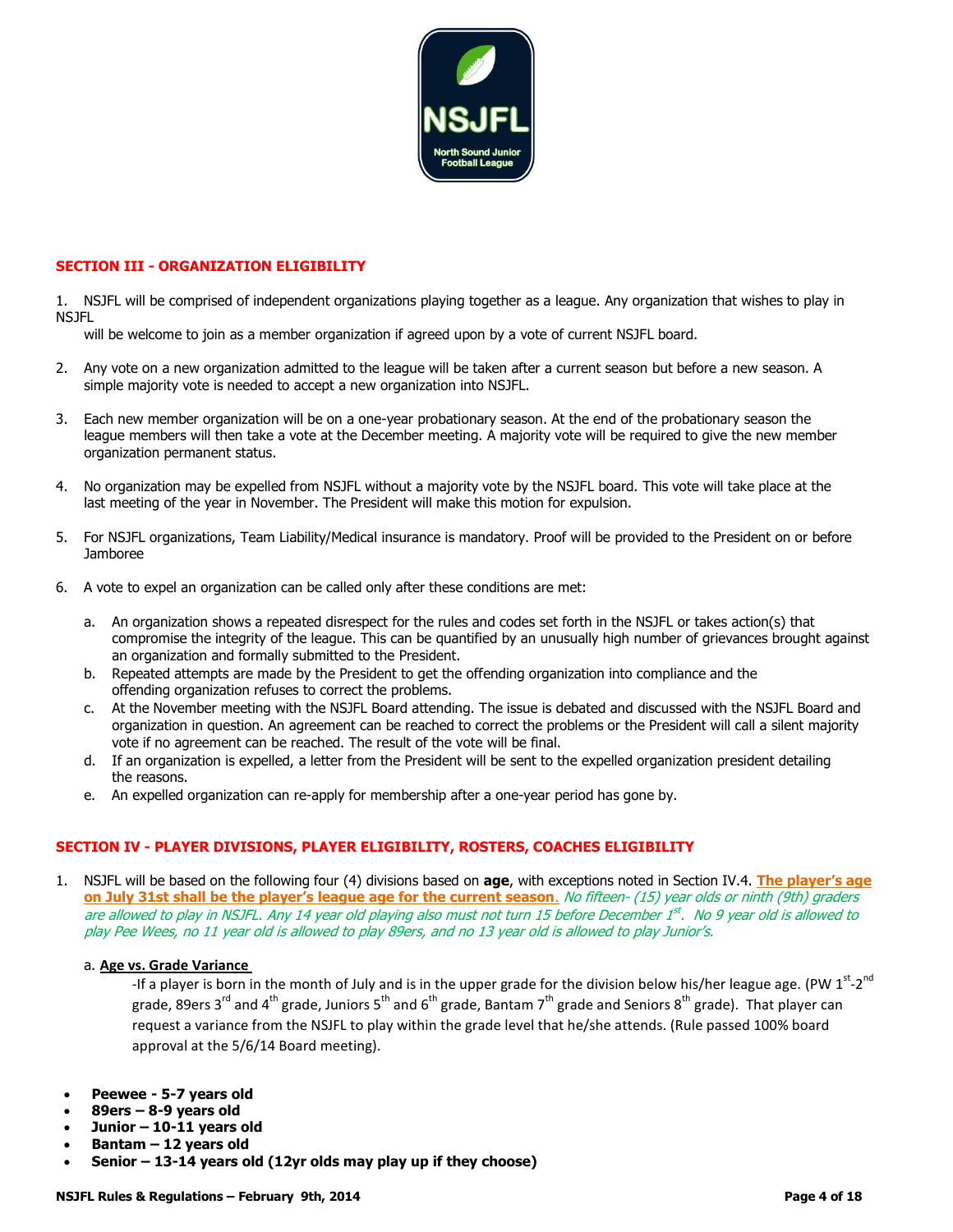

### 2. **Required Documentation for Each Players Registration:**

- a. Certified Copy of Birth Certificate or Passport. A database will be maintained so that these players will only need to show this once during their playing career in the NSJFL. Returning NSJFL Players will NOT be required to have this at registration…all new players to the NSJFL will be required to have this at registration.
- b. School Report Card or Letter signed on original letterhead from school
- c. Copy of Utility Bill
- d. For players attending school within a NSJFL organization boundaries but resides outside of that boundary, official variance documentation will be required.
- 3. 12-14 year olds are allowed to play in NSJFL while playing for their local school as long as they meet all league rules and requirements.

4. Weight Limits- There will be no weight limits for each division; however, each Peewee, 89er and Junior division team will be allowed a maximum of two (2) "Play Down" exceptions. The number of play down players each team can use will be determined by the need of each NSJFL system member but may not exceed two (2) without an official petition being granted by NSJFL. At the discretion of each franchise director or designee: The person(s) playing down must be first year player(s) to the sport of football including tackle and flag. Each player as a first year player has only his/her first year to use the play down option. This rule will be in place for the 2014 season and "NO" play downs for the 2015 season. (Rule passed at the 3-2-14 meeting with a 74.2% vote).

A twelve (12) year old weighing **90 lbs.** or less may play at the Junior level; Aten (10) year old player weighing **70 lbs.** or less may play at the 89er level; and an eight (8) year old player weighing **56 lbs.** or less may play at the Peewee level. Any player that's found to be ineligible after a grievance has been filed will be moved up to the correct division. All games that the ineligible player competed

# in will be forfeited. **Play down players cannot advance a year above the play down age by Oct 1 st of the current season. The NSJFL board must approve any player that falls into the "Play Down Category".**

- a. If a player falls into the "Play Down Category" the organization will take the players weight at the time of registration. The player's weight will be taken without equipment on. Any players that fall into this category will be so noted on the official roster that's made available on game day.
- 5. There will be a player eligibility and weigh-in procedure conducted at the NSJFL Jamboree. All players on every team will be required to pass through the verification process. Representatives appointed by the NSJFL Football board and the VPC will conduct the weigh in of all players seeking play down status. A player must be weighed before qualifying as a play down player. All play down players will be identified on the field (jersey or helmet mark) during the NSJFL Jamboree.
- 6. A player can play in only one division and on one team per season.
- 7. All official rosters, **Form 105**, will be set by the Friday before the second regular season game (September 14, 2012). No additional players may be eligible if not on the final Form 105 submitted on/by 09/14/2012. A signed copy must be on file with the NSJFL President by that date. Head coaches must have their team's official roster with player's name, grade, age and game jersey number available on game day to verify player's eligibility if needed. Also, any player that moves down a division per Section IV must be noted on the official roster as such with his weight information added. Only the opposing head coach can challenge a player's status. The head coach must then follow the protest and grievance rule, Section VII, 10.1 of this document.
- 8. All coaches must submit to a Washington State background check before having contact with players. Proof of this must be on file with the organization head. All head coaches are **required** to be trained in CPR and First Aid and hold a valid current card. They will have a properly stocked first aid kit on the sidelines of all NSJFL games and practice. Coaches can be expelled from NSJFL for not having the proper first aid kits available at all times.
- 9. All NSJFL coaches are required to attend the preseason coach's orientation meeting. All sideline passes will be issued to the coaches by their respective organizations. Each coach must be familiar with and in compliance with all NSJFL Rules, Regulations and Codes of Conduct as a condition to being issued a sideline pass. No one is allowed on the sidelines of any NSJFL game without an approved sideline pass. The meeting will be held prior to Jamboree of the current football season.

#### **NSJFL Rules & Regulations – February 9th, 2014**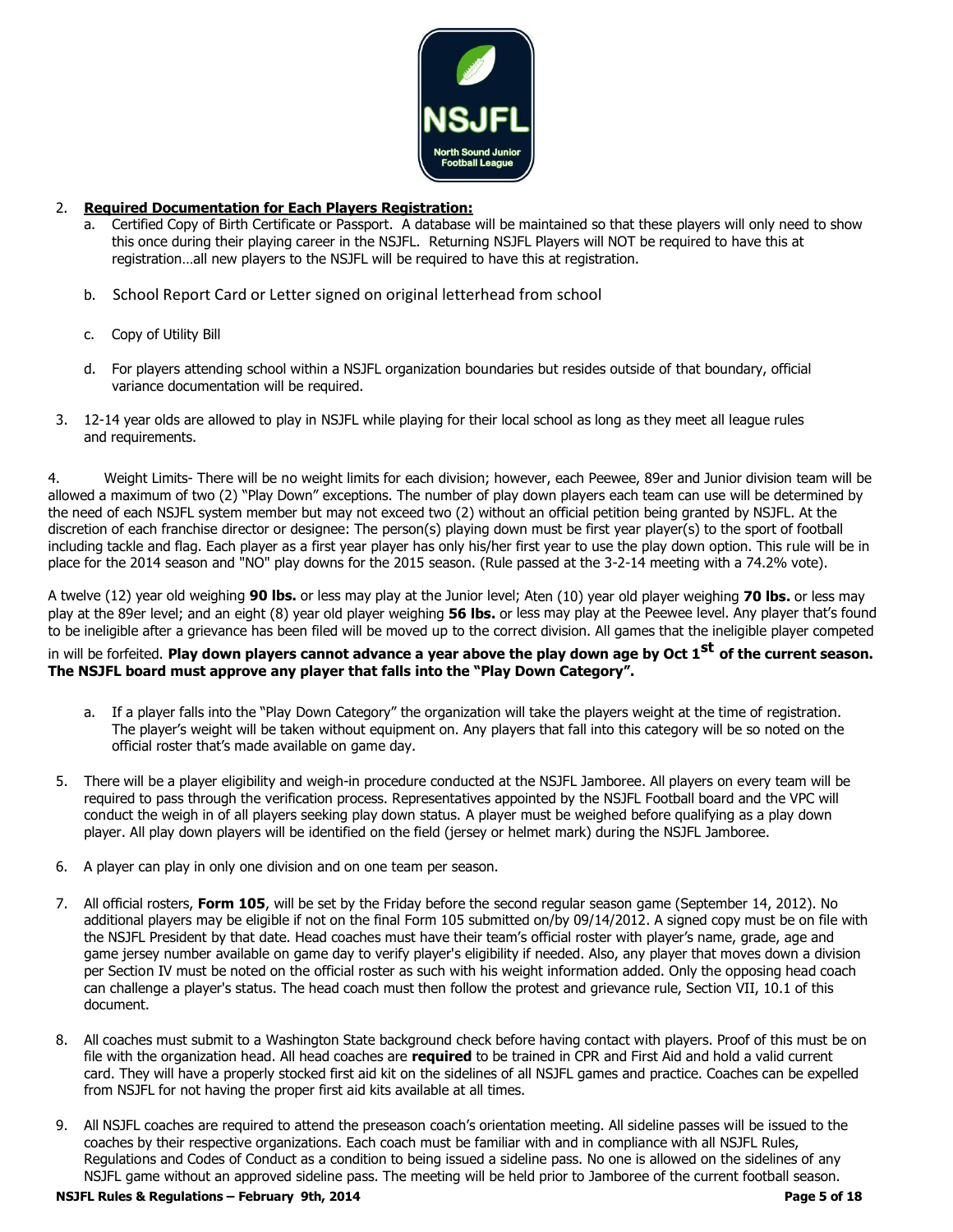

# **SECTION V - BOUNDARIES**

- 1. Each organization must field teams where the players on those teams reside within the boundaries of the high school they represent. If not, they must meet the eligibility criteria outlined below:
	- In an "Open Enrollment" school district, a player and/or immediate family member must attend a public school which will eventually feed into their respective high school.
	- In schools considered "Non-Open Enrollment," players attending a public elementary or middle/junior high school within

the boundaries of a NSJFL participating school, but not residing within the school's boundaries, are eligible to play for the

NSJFL team which their current school feeds.

- A player who resides within a participating organizations school boundary but attends school in another participating organizations school boundary will be deemed eligible to play for either of the organizations of their choosing.
- A player who resides within a participating organizations school boundary but attends a school outside the boundaries of

any organization within the NSJFL will be deemed eligible to play for the organization that they reside in.

- A player whose parents share custody where one parent resides within the participating organizations school boundary and the other parent resides within another participating organizations school boundary will be deemed eligible to play for either of the organizations that their parents reside in of their choosing.
- A player whose parents share custody where one parent resides within the participating organizations school boundary and the other parent resides outside the boundaries of any organization within the NSJFL will be deemed eligible to play for the organization that their one parent resides in.
- All eligible players for a NSJFL participating private school program must currently attend their respective private school at the elementary or middle/junior high school level.
- A player attending a private school but living within the boundaries of a public high school may represent the public school in league play if the Eligibility Committee approves the roster. These cases must be brought to the Committee's attention and approved before the player in question participates in a NSJFL game.
- A player attending public school may not represent a private school in league play. In addition, a player attending one particular private school may not represent a separate private school in league play.
- For organizations that have recently added a new high school within their school district, that organization will be allowed to operate under its current structure until such a time that the organization decides to establish a new program for the
	- new high school.
- For organizations entering the NSJFL for the 2011 season Any teams that have out of area players that were on their roster for the 2010 season will be "grandfathered" and allowed to continue to play for that team/organization. These players would be required to complete a waiver form and submit it to the league so it is fully disclosed to all league members.
- For organizations entering the NSJFL for the 2012 season and beyond Any teams that have out of area players that were on their roster for the previous season will be allowed to "grandfather" any player that also resides/attends school within the same school district as the organizations representative high school resides. In order to attain this "grandfather" status, each team within the organization must use its two out of area waivers first on these in-district players…it will then be able to "grandfather" additional in-district players.
- If one of these "grandfathered" players decides to play for the organization that they reside in, play for an organization outside of the league, or choose not to play for a season at any point going forward, they will no longer retain their "grandfathered" eligibility.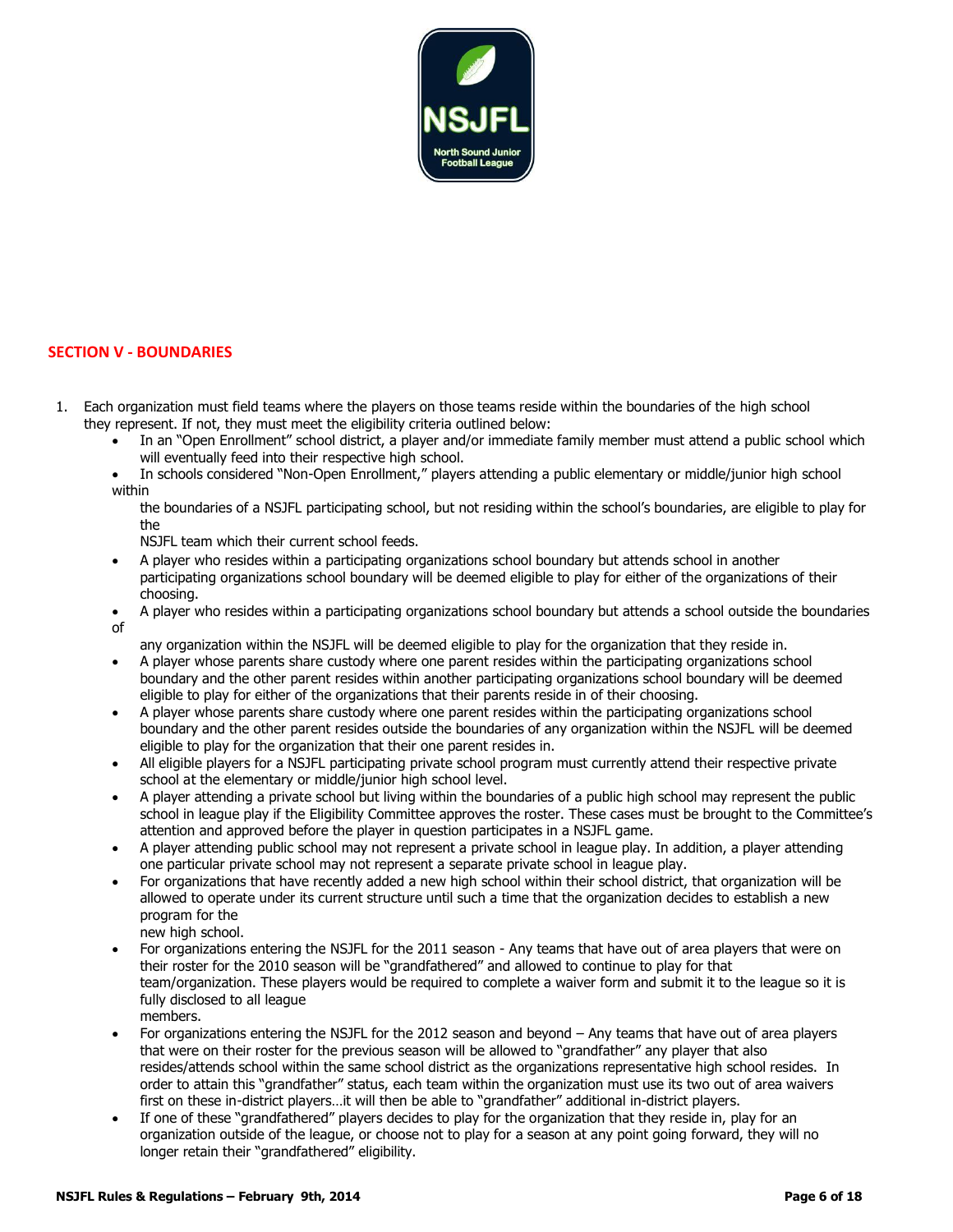

- 2. Waivers Each team can have a maximum of 2 players on their roster/season from outside their boundaries. Waivers cannot be traded.
- 3. If a new high school program is rolled out within a school district, any player playing for a "legacy" programs team will be deemed "grandfathered" and allowed to finish their playing time in the league for that programs team. If one of these "grandfathered" players decides to play for the organization that they reside in, play for an organization outside of the league, or choose not to

play for a season at any point going forward, they will no longer retain their "grandfathered" eligibility.

### **SECTION VI - GAME & PRACTICE REGULATIONS / OFFICIALS**

1. Each organization will provide their own home field and will be responsible for chains, yard markers, chain crew, and field supervision. It will be mandatory that the field be roped off (or equivalent system) to keep spectators at least five yards away

from the field of play. Field Supervisors must be present throughout the event, which is identified by an orange vest or some other clearly identifiable clothing. It's also required of all home fields to have access to toilet facilities or Honey Buckets for all participants.

- 2. The VP-R will be responsible for scheduling referees for each NSJFL game. All organization heads must promptly respond to any communication from the VP-R during the season regarding scheduling conflicts.
- 3. Each organization that doesn't have an operating score board will have the referee keep time on the field.
- 4. If the officials have not arrived at the field thirty (30) minutes after the scheduled start time of a game, the game must be rescheduled.
- 5. The visiting team is responsible to make sure that they do not have the same colored jerseys as the home team. Each organization must indicate their colors for home and away at the start of the season. In the interest of cost, it's desirable to use one color for home and away.
- 6. Each organization will operate their home field as the host and may elect to have concessions. It is not a requirement that a franchise have concessions. All teams must make sure that their sidelines are cleaned up after each game.
- 7. Game times will be set at the time the schedule is made. Field availability at each home field will also determine game times.
- 8. A game schedule meeting will take place in July or August prior to the first game of the year to establish a schedule for all games and playoffs. One member of each organization is required to be at the meeting with their field and game time information. The NSJFL President will determine time and place of the meeting and will notify all member organization oneweek before the meeting by telephone or in person.
- 9. 2014: 1st non-padded practice will be July 28th. 1st padded practice will be July 31st. Each organization can practice up to five (5) days a week until the week before school starts, including Saturday. The week school begins, organizations can practice three (3) days a week thru the play-offs. Championship week will be allowed five (5) days in the week for practice.

#### **SECTION VII - PLAYING RULES**

Playing rules will be **National Federation of High Schools (NFHS)** rules with the following exceptions:

- 1. There will be four 10 minute quarters in the **89er, Junior, and Senior Divisions.** For the **PeeWee Division**, there will be four 12 minute quarters with a running clock. Clock stops for last 2 minutes of each half on incomplete pass, play out of bounds or touchdown. The PAT is an un-timed down/play.
- 2. Shoes with molded rubber or plastic detachable cleats will be allowed. An illegal shoe, defined by the Referee Association, is a shoe with cleats that can produce a cutting edge.

3. **Ball size:** Pee Wee for Peewee & 89er divisions; Junior size (100) for the Junior division, and intermediate (200) for the bantam & Senior division.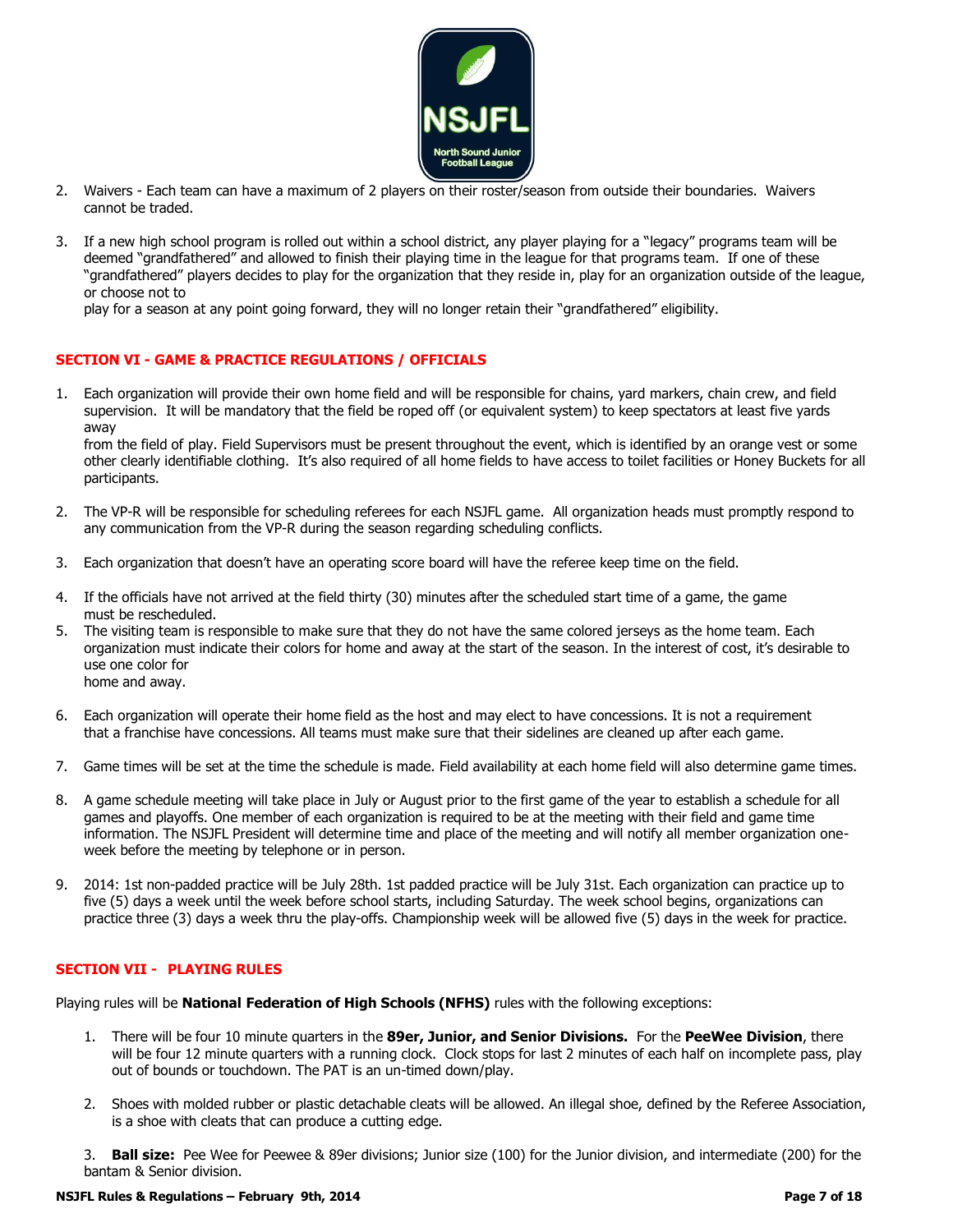

- 4. **24 Point Rule:** Becomes in effect when one team is ahead by 24 points or more and only applies during the second half. When this occurs, at the option of the trailing team, the time clock will run continuously unless there is a change in the score at which time the scoring team will continue to have their PAT attempt with the clock stopped. Also while the 24 Point Rule is in effect, when the team that is behind gains possession, they receive the ball at the current location or on their own 40 yard line, whichever is closer to the goal they are going towards.
	- a. Once a team is ahead by 40 points or more in the second half, the time clock will run continuously unless there is a change in the score at which time the scoring team will continue to have their PAT attempt with the clock stopped per NFHS rules. The only adjustment to the NFHS rules are when the team that is behind gains possession, they receive the ball at the current location or on their own 40 yard line, whichever is closer to the goal they are going towards.
	- b. Emphasize 40 point rule. Encourage area Presidents to raise awareness on coaches who win a game by more than 40pts. If area Presidents do not control this issue then the NSJFL will step in.

c.

5. No point's rules are in effect to alter the score or game time in the NSJFL. For games that end in a tie, NFHS rules apply. Those rules are as follows:

#### 6. **Overtime rules apply to all Peewee, 89er, Junior, and Senior divisions for all regular season and playoff games.**

### **10-YARD LINE OVERTIME PROCEDURE (CONDENSED)**

- If the game is tied at the end of regulation time, untimed overtime periods will determine a winner. During an overtime period each team has an opportunity for an offensive series of downs. However, an overtime period may include only one offensive series of downs if the defensive team scores a safety or touchdown.
	- 1. A three-minute intermission will take place after regulation time.
	- 2. Unused second half team time outs may be used in overtime. For each overtime period an additional time out will be granted.
	- 3. A coin toss will take place with the visiting team's captain calling the toss while the coin is in the air. The winner will have the choice of offense or defense first, or of which end of the field the ball will be put in play. The loser will have

the choice of the option not picked.

- 4. To start overtime, the offensive team shall put the ball in play, first and goal, on the defensive team's 10 yard line anywhere between the inbound lines. The first offensive team has a series of four (4) downs. That series shall be terminated by any score by the offensive team or if the defense gains possession of the ball. If the team scores a touchdown, it's entitled for a try unless the points would not affect the outcome of the game.
- 5. A field goal attempt is permitted during any down.
- 6. If the defensive team scores a safety or touchdown, the game is ended.
- 7. After the first team on offense has completed its series of downs, the first team on defense will become the offensive team and start play as at the 10 yard line as in line four (4) above.
- 8. If the score remains tied after each team has been given one series of downs in an overtime period, then the procedure shall be repeated with other overtime periods until a game winner is determined. In this case there shall

be an intermission of two (2) minutes. At the subsequent meeting of team captains, the loser of the overtime coin toss will be given first choice of options. If additional overtime periods are required, then the first options will be

alternated with no coin toss.

Note: It's the responsibility of each organization to provide their coaches a current year copy of the NFHS rules book so as to be knowledgeable about the current rules situation.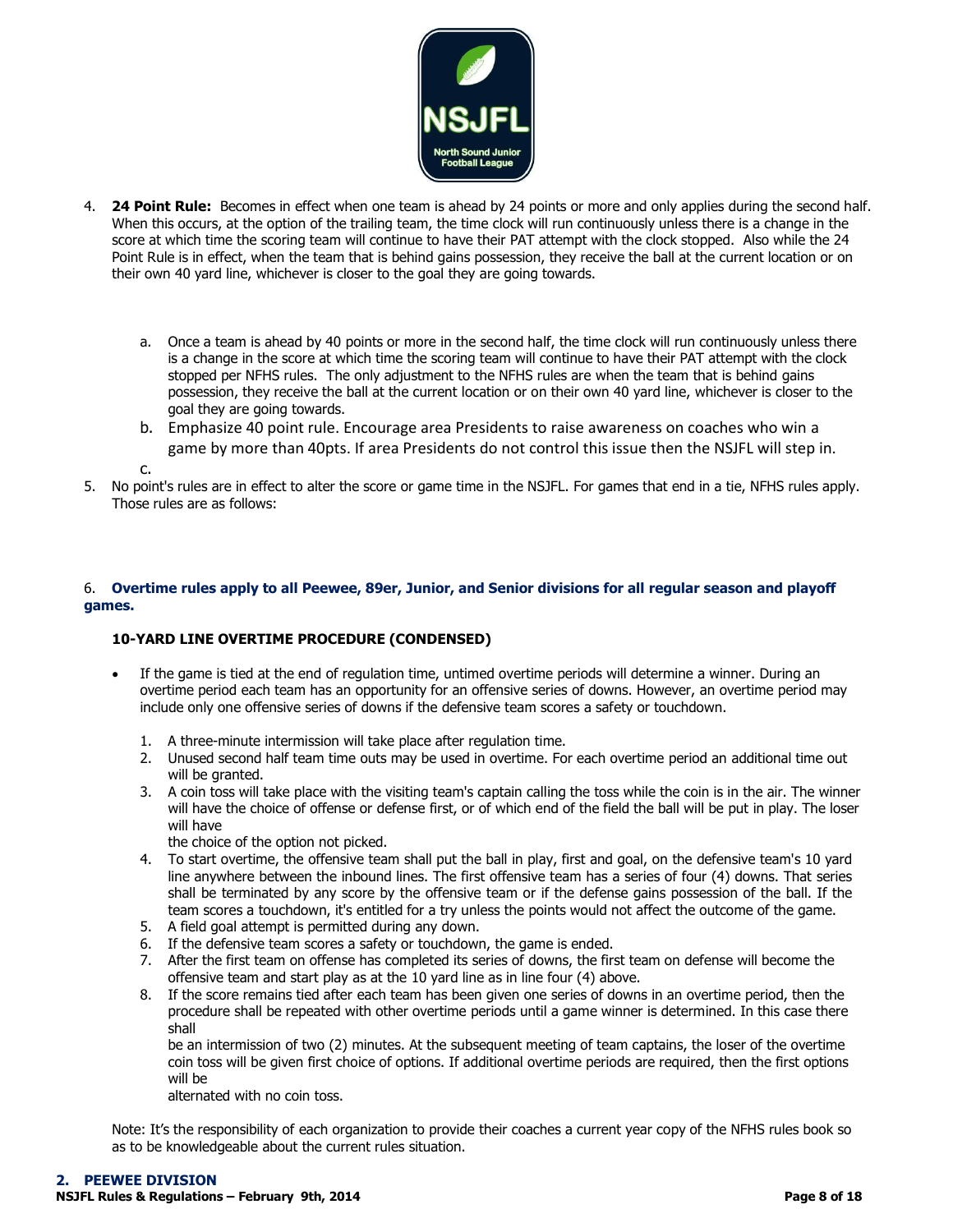

- 1. All teams must use the NSJFL approved defense and follow all of the related rules and guidelines. See attached.
- 2. The PeeWee division will have regulation kickoffs and on-side kicks per NFHS rules
- 3. One coach will be allowed on the field. Coach is able to line up ballplayers but must be 10 yards back from the deepest ballplayer when ball is snapped. The coach cannot assist or touch or give instruction to any player post snap of the football.

#### 4. **DEFENSE RULES:**

- No more than 6 players on the defensive line in the tackle box.
	- $\circ$  The tackle box is defined as the area 8 yards left and right of the center on the field laterally prior to the snap.
		- Nose Guards. Only 1 Nose Guard can be from A gap to A gap or head up over the Center. That Nose Guard is to be in a 3 or 4 point stance and will not be permitted to dive between the Centers legs as to disrupt the progression of the play. 1st infraction is a warning, 2nd infraction is an un-sportsman like and a 15yd penalty. (Rule passed with 100% at the 2-9-14 meeting)
- All other players are to be at least at "minimum" 5 yards off the ball
- Defensive alignment to be set as center is over ball (touching ball); this prevents stunting and or in play shift formations.
- Legal defensive alignments:
	- $\circ$  4/4, 5/3, 5/4, 6/2 defensive alignments ARE legal
- Illegal defensive alignments: 7/2, 10/1, etc. is NOT legal
	- o Only verification needed pre-snap by officials.
- Rule enforcement:
	- $\circ$  1 warning for any infraction of the rule.
	- $\circ$  15 yard unsportsmanlike for 2nd infraction of any variation of the Pee Wee Defense rule.
- 5. All punts and kick PATs will be dead ball kicks, with no defensive rush or defensive player movement.
- 6. **PUNT:** The Offense will declare a "punt" to the opponent. The game referee will be told of any punt before the punt occurs by the team captain. The referee will then inform the defense that no movement of players is allowed and all defensive players shall take a knee. The team receiving the punt may field the punt at which point the ball is declared dead.
- 7. **PAT:** The Offense will declare a "PAT kick" to the opponent. The game referee will be told of PAT kick before the kick occurs by the team captain. The referee will then inform the defense that no movement of players is allowed and all defensive

players shall take a knee. The offensive snap, hold, and kick must be one continuous and fluid motion, at the discretion of the referee. If the snap hits the ground the ball is dead and the kick is failed. If the referee determines that the snap, hold, and

kick are not continuous and fluid, the play will be declared dead and the kick will be disallowed/no good.

8. 2 points for kick PAT, 2 points for pass PAT, one point for run PAT. If the PAT is kicked the try will be of one smooth continuous sequence from the center to the holder to the kick, and there will be no rush from the defensive team. Play will start from the team's own 40-yard line.

### **3. 89ER DIVISION**

- 1. The 89er division will have regulation kickoffs and on-side kicks per NFHS rules.
- 2. All punts and kick pats will be dead ball kicks, with no defensive rush or defensive player movement.
- 3. **PUNT:** The Offense will declare a "punt" to the opponent. The game referee will be told of any punt before the punt occurs by the team captain. The referee will then inform the defense that no movement of players is allowed and all defensive players shall take a knee. The team receiving the punt may field the punt at which point the ball is declared dead.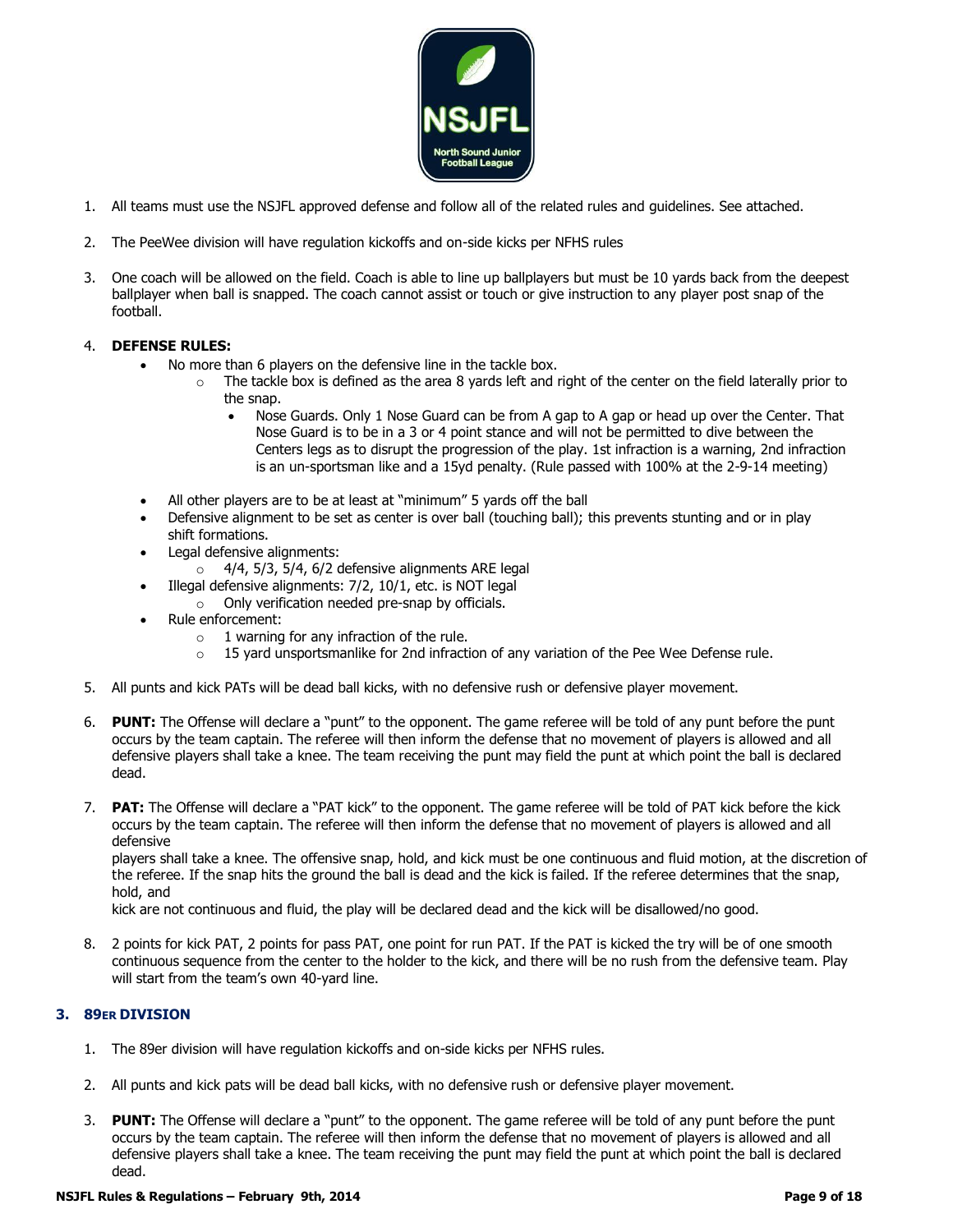

4. **PAT:** The Offense will declare a "PAT kick" to the opponent. The game referee will be told of PAT kick before the kick occurs

by the team captain. The referee will then inform the defense that no movement of players is allowed and all defensive players shall take a knee. The offensive snap, hold, and kick must be one continuous and fluid motion, at the discretion of the referee. If the snap hits the ground the ball is dead and the kick is failed. If the referee determines that the snap, hold, and kick are not continuous and fluid, the play will be declared dead and the kick will be disallowed/no good.

5. 2 points for kick PAT, 1 point for pass PAT, and 1 point for run PAT.

### **4. JUNIOR AND SENIOR DIVISION**

- 1. These divisions will have regulation kickoffs, on-side kicks, punts and point after touchdown tries per NFHS rules.
- 2. 2 points for kick PAT, 1 point for run or pass PAT

### **5. GAME LENGTH, GAME FOOTBALLS, COACHES, FIELD SIZE**

- 1. For the PeeWee Division, there will be four 12 minute quarters with a running clock. Clock stops for last 2 minutes of each half on incomplete pass, play out of bounds or touchdown. The PAT is an un-timed down/play. There is an eight (8) minute half time in the PeeWee Division.
- 2. 89er, Junior, and Senior division games will consist of four (4) ten (10) minute quarters with eight (8) minute half

times. a. The offensive team reserves the right to use their ball as long as it meets division regulation size.

- 3. No coach will be allowed on the field of play in any **89er, Junior, Bantam or Senior** division unless a time out has been called in any regular season, playoff, championship, or all-star game. If a time out has been called, one (1) coach may be allowed in the huddle on the field. In all divisions one (1) coach will be allowed on the field during scrimmages and NSJFL Jamborees, but must be 10 yards back from the deepest ballplayer when the ball is snapped.
- 4. All Peewee, 89er, Junior, Bantam and Senior division level teams will play on 100 yard regulation football fields.

### **6. PROTESTS**

1. Game Protest must be based on an interpretation of the rules (i.e., playing rules). Only the objecting head coach, at the time the play occurs, must notify the head referee, opposing coach, and home field manager that the game is being played in protest. All protested games will be played out to the finish of the game. The coach must then submit a written protest to their System Director within 48 hours of the completion of the game. The written protest must be detailed as to what playing rule was not recognized. The system director will then present it (and any video tape) to the NSJFL grievance board for review of the protest and decide on a course of action. A decision is to be made before the next weeks scheduled games.

#### **7. OTHER PROTESTS**

1. Ineligible players, coaches, or parents: un-sportsman like behavior by coaches, players, or parents - player equipment or field setup infractions, Only the objecting head coach, at the time the infraction occurs, must notify the head referee, opposing coach, and home field manager that the game is being played in protest. All protested games will be played out to the finish of the game. The coach must then submit a written protest to their System Director within 48 hours of the completion of the game. The system director will then present it (and any videotape) to the NSJFL grievance board for review of the protest and decide on a course of action. A decision is to be made before the next weeks scheduled games.

#### **8. GRIEVANCE BOARD**

1. The Grievance board will be made up of the current year NSJFL Board members, which includes all organization presidents, NJSFL President and the VPC. A minimum of three (3) NSJFL board members must be in attendance for a hearing to occur. If a board member is a direct party to the dispute. That board member will not sit on the grievance board for that instance. The NJSFL President will chair the board but not have a vote. All parties involved will be present and state their case before a silent vote can be taken to determine the outcome. If the vote results in a tie then the NJSFL President will cast the determining vote. When a silent vote is taken the results are final and all organizations agree to abide by the decision of the "Grievance Board".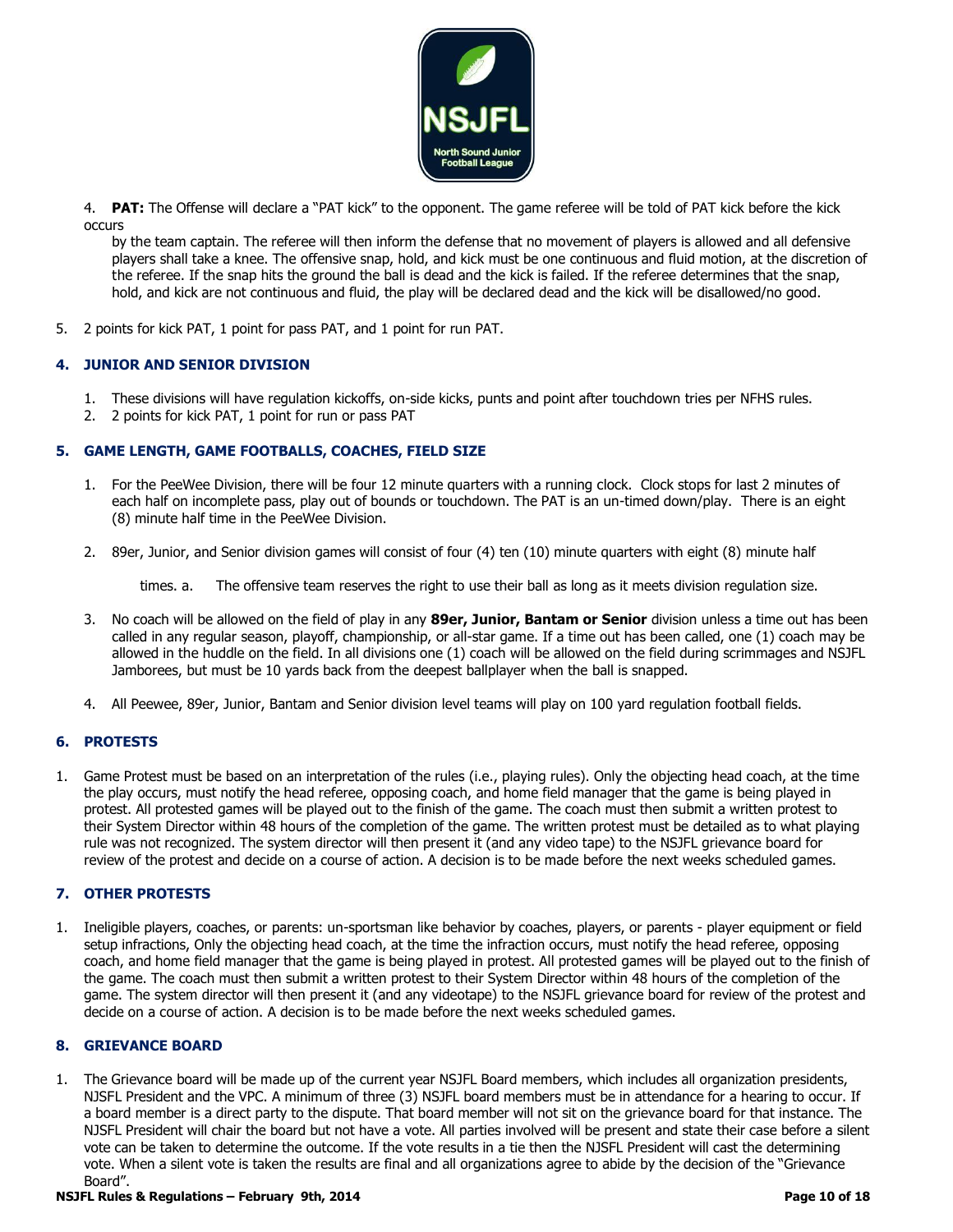

#### **SECTION VIII – UNIFORMS**

- 1. All players must be suited in full uniform. A uniform consists of a CERTIFIED NOSC helmet with a warning sticker, mouth guard, shoulder pads, team jersey, either a girdle or pants that hold a tail pad, either a one or two piece hip pad one each side, two thigh pads, two knee pads worn under pants, and shoes. It is recommended that all male participants wear a protective cup. All female players must wear appropriate protective equipment where required.
- 2. All numbers on each player's game jerseys must be clearly distinguishable on the jersey (numbers color/design must be a different color/design from the main jersey color/design).
- 3. Players are not allowed to wear bandannas or stocking caps under helmets (Under Armor type caps are accepted).
- 4. Players are not allowed to wear jewelry during practice or games. Emergency I.D. bracelets may be worn but must be covered with white athletic tape.
- 5. All mouth guards/ mouth pieces must be colored (anything other than clear or white) per NFHS rule (2006) and attached to the facemask, unless a true orthodontic basis justifies an exception to the rule.
- 6. Only clear visors are allowed. No visor with any color or tint is allowed

#### **SECTION IX -SCHEDULES AND PLAYOFFS**

Schedules will follow a mid-season adjustment to accommodate teams with similar records in the interest of competition. This adjustment will be determined by NSJFL after the 6<sup>th</sup> game of the regular season (See Recalibration Model).

- 1. Each organization will have a home field if possible. This will encourage community in the league. Organizations may choose to share a home field if they desire.
- 2. Playoff format will follow Recalibration Model.
- 3. Playoffs will be at the home site of the higher seeded team (if possible). Members will work together to see that fields are available for playoffs and all teams have a place to play.
- 4. Bowl games and Championship games will be at a location agreed upon by the NSJFL board determined prior to the season start.

An organization may volunteer to host bowl and/or championship games if so desired prior to season start.

- 5. Tie-breaker (between teams with the same number of regular season games played):
- a. Head to head;

**Feburary 9th, 2014** 

b. If not resolved by "a", then strength of schedule of opponents (combined win/loss percentage);

and c. If not resolved by "b", then coin flip.

Tie-breaker (between teams with different number of regular season games played):

The number of losses that each team has must be the same to trigger the "tie-breaker" process below:

a. Head to head;

b. If not resolved by "a", then strength of schedule of opponents (combined win/loss percentage);

and c. If not resolved by "b", then winning percentage of team.

6. There will be a NSJFL Division Traveling trophy that each champion keeps for the year and returns at championships the next year.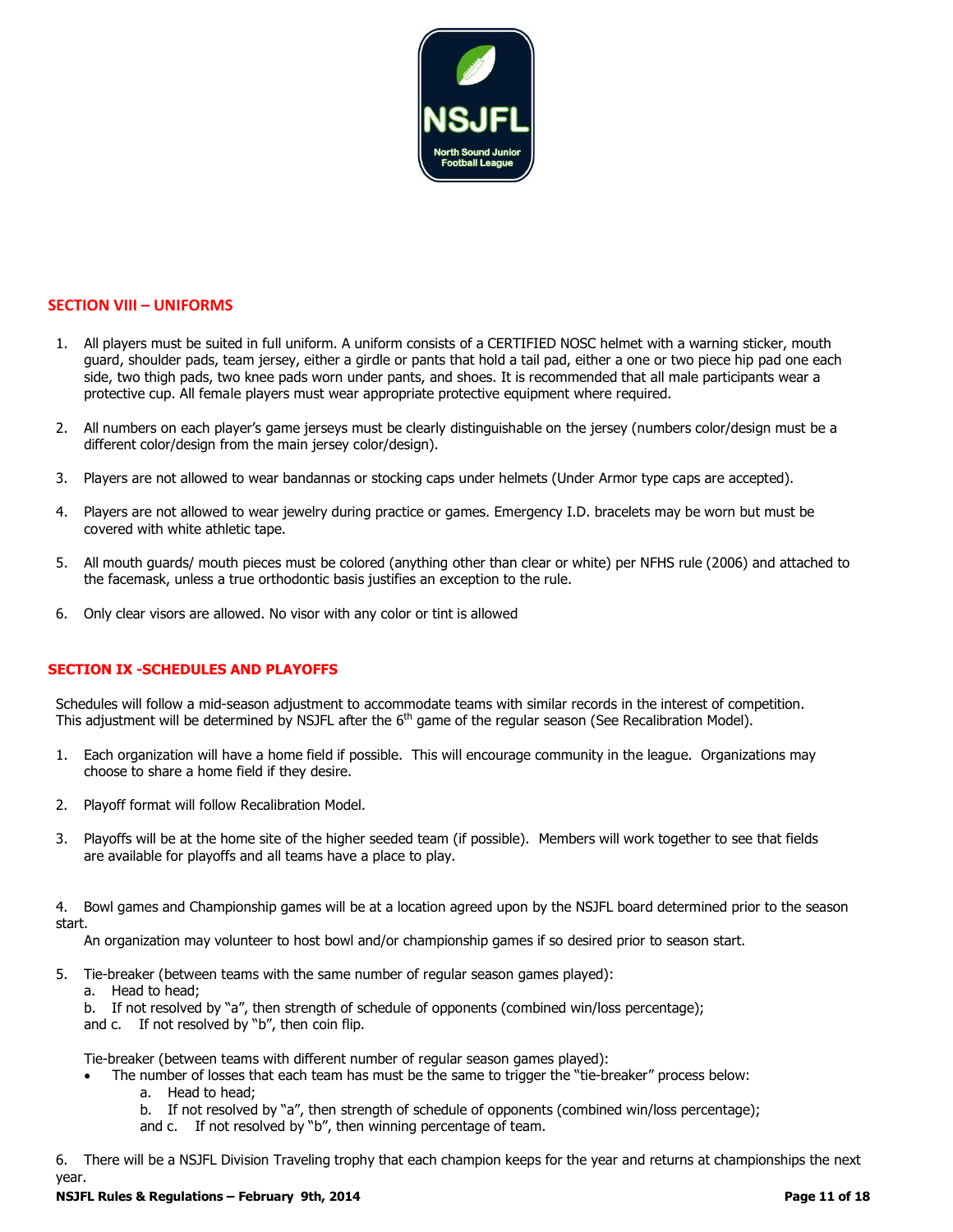

- 7. Individual player trophies or awards will be the responsibility of each organization.
- 8. Each organization must be ready to participate in a NSJFL season kickoff jamboree if one is held for that season. Member organizations may volunteer to host the jamboree if so desired. If a jamboree is not held then the organization is free to attend any pre-season event they wish.

### **SECTION X - CHEERLEADING**

- 1. The North Sound Junior Football League encourages each organization to have a cheer program as it enhances the football program by allowing more families to participate in NSJFL functions.
- 2. Cheer is operated by each franchise, as its own entity just as the football teams are. Any fees or uniforms may be done as each organization sees fit.
- 3. Organizations can elect to have cheer squads at all games, regardless of being a home team or a visiting team. The home team field manager will instruct the visiting cheer squad as to which sideline they will be using.

### **ECTION XI - CONDUCT, RULES**

- 1. Each organization will be responsible for the conduct of their coaches and players parents and their spectators. Any player, parent coach or spectator who is ejected from a game must follow all NSJFL rules regarding ejection from a game.
- 2. Each franchise may choose their own nicknames, colors (as long as it's not already in use), team size, number of teams, home field but must conduct themselves under the spirit of the rules of NSJFL.
- 3. Each organization must provide a field manager for their assigned home games. The field manager has the right to remove any spectator who is disruptive regardless of which team the spectator is cheering for. He must carry a cell phone for emergency purposes.
- 4. Every parent, player and coach in each organization will receive a "Code of Conduct Form". It explains what's expected as to their behavior at any and all NSJFL functions. "Code of Conduct Forms" will be signed by the coach, parent, and player and filed with the player's registration forms with each member organization.
- 5. Any current year grievance will be taken to the NSJFL Football Grievance Board if requested. The grievance must be submitted in writing to the NSJFL President within 48 hours of the incident. The NSJFL Grievance Board will meet before the next weeks- scheduled games. All parties will be present and will state their case. After which, the NSJFL board will review the situation and take a silent vote to determine the outcome. All parties will then be notified of the decision.
- 6. Physical altercations before, during or after a game by players, coaches, officials or spectators will result in the ejection of that player, parent, coach, or spectator from the field location by the Field Manager. Ejection of players, coaches, or spectators by an official or field supervisor **for any reason** will result in the automatic suspension from participating in all NSJFL functions, including all practices, for a period to include the next scheduled game. The NSJFL board will review the incident with the players, parents, coaches, or spectators during the suspension period. At that time a silent vote will be taken to allow or disallow the individual to continue participation in league activities. The NSJFL Board can take action up to and including banning the individual from NSJFL. If the individual is allowed to continue participation and is involved in a second offense, it will result in the suspension from league play or participation for the remainder of the current season. The suspended player, coach or spectator may appeal this current season suspension, which will then bring the issue to a vote by the NSJFL Board. Any vote by the Board will be final.

**NSJFL Rules & Regulations – February 9th, 2014 Page 12 of 18** 7. The NSJFL President may make a motion to suspend any player, coach or spectator for a period of no more than one week for any action that is deemed unsportsmanlike, detrimental to the integrity of the league or for any violation of the Code of Conduct. This motion will be in effect from time of an official announcement to the NSJFL Board and all parties involved. The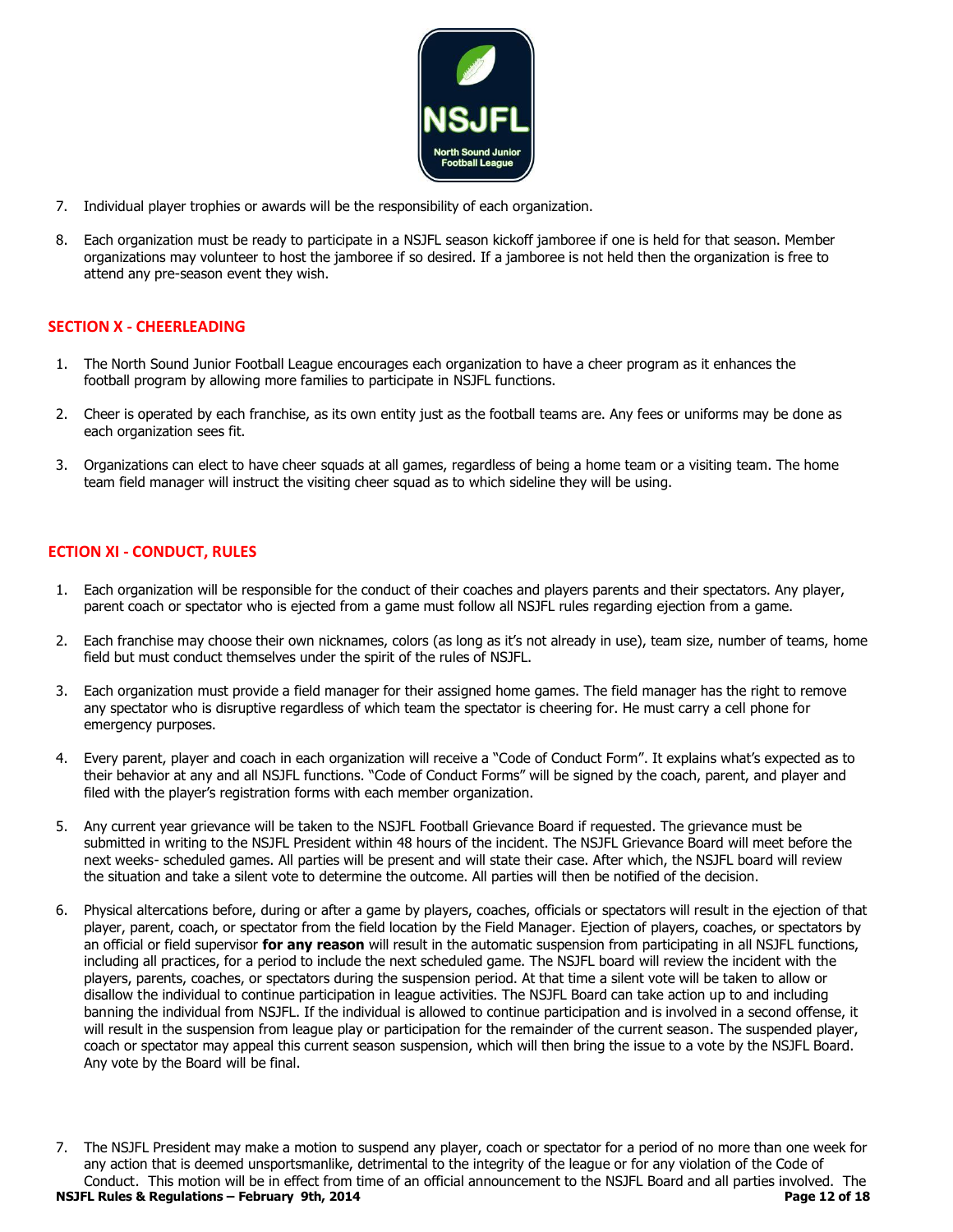

suspended player, coach or spectator may appeal this decision, which will then bring the issue to a vote by the NSJFL Board. Any vote by the Board will be final. All motions for suspensions of more than one week will be an automatic vote by the NSJFL Board.

a. Any Section XI-7 suspension will result in that player, coach, or spectator being banned from participating in all NSJFL functions, including all practices, for a period to include the next scheduled game. The NSJFL board will review the incident with the players, parents, coaches, or spectators during the suspension period. At that time a silent vote will be taken to allow or disallow the individual to continue participation in league activities. The NSJFL Board can take action up to and including banning the individual from NSJFL. If the individual is allowed to continue participation and is involved in

a second offense, it will result in the suspension from league play or participation for the remainder of the current season. The suspended player, coach or spectator may appeal this current season suspension, which will then bring the issue to a

vote by the NSJFL Board. Any vote by the Board will be final.

8. Altercations between parents, players, coaches, officials, or any other spectators will not be tolerated. Franchises must police themselves and make it clear to their organization that bad behavior will not be tolerated.

### **SECTION XII - ETHICS**

- 1. In any document one can find loopholes or ways to get around a rule. It's up to the individual organizations to police themselves so as not to break the spirit of the codes and rules. An organization is only as good as the people in it who are willing to play above board in an honest and trusting manner. The NSJFL was created to bring together strong independent youth football organizations. Who are willing to compete and operate without the interference of a central governing few who have only control and self-fulfillment as their goal. The dynamics of youth football demands that a youth football league be operated in this manner. This way allows the community, in which the organization resides to better serve that area, grow with the area and have a sense of ownership with the community.
- 2. Member organizations are expected to induce a spirit of high ideals in their teams. Member organizations are to practice the highest standards of sportsmanship and coaching ethics.
- 3. Member organizations will be responsible for providing proof that their coaches have submitted to a Washington State Patrol background check before taking the field and a copy is on file with the member organization.
- 4. The highest degree of ethical conduct is expected of all that participate in the league. This includes strict adherence to both the letter and the spirit of the rules and regulations. The use of alcohol, illegal drugs, tobacco products, and the use of profanity during practice or games are prohibited.
- 5. Violent conduct, holding / touching the facemask, or verbal abuse towards any player will not be tolerated and is prohibited.

6. Scouting of other teams at practices is prohibited. Attending scheduled games by coaches and players of other teams is permitted.

7. Videotaping opponent's games is allowed.

#### **SECTION XIV - CHANGES**

**Feburary 9th, 2014** 

1. At the end of each season the NSJFL Board will meet during the winter to review these rules.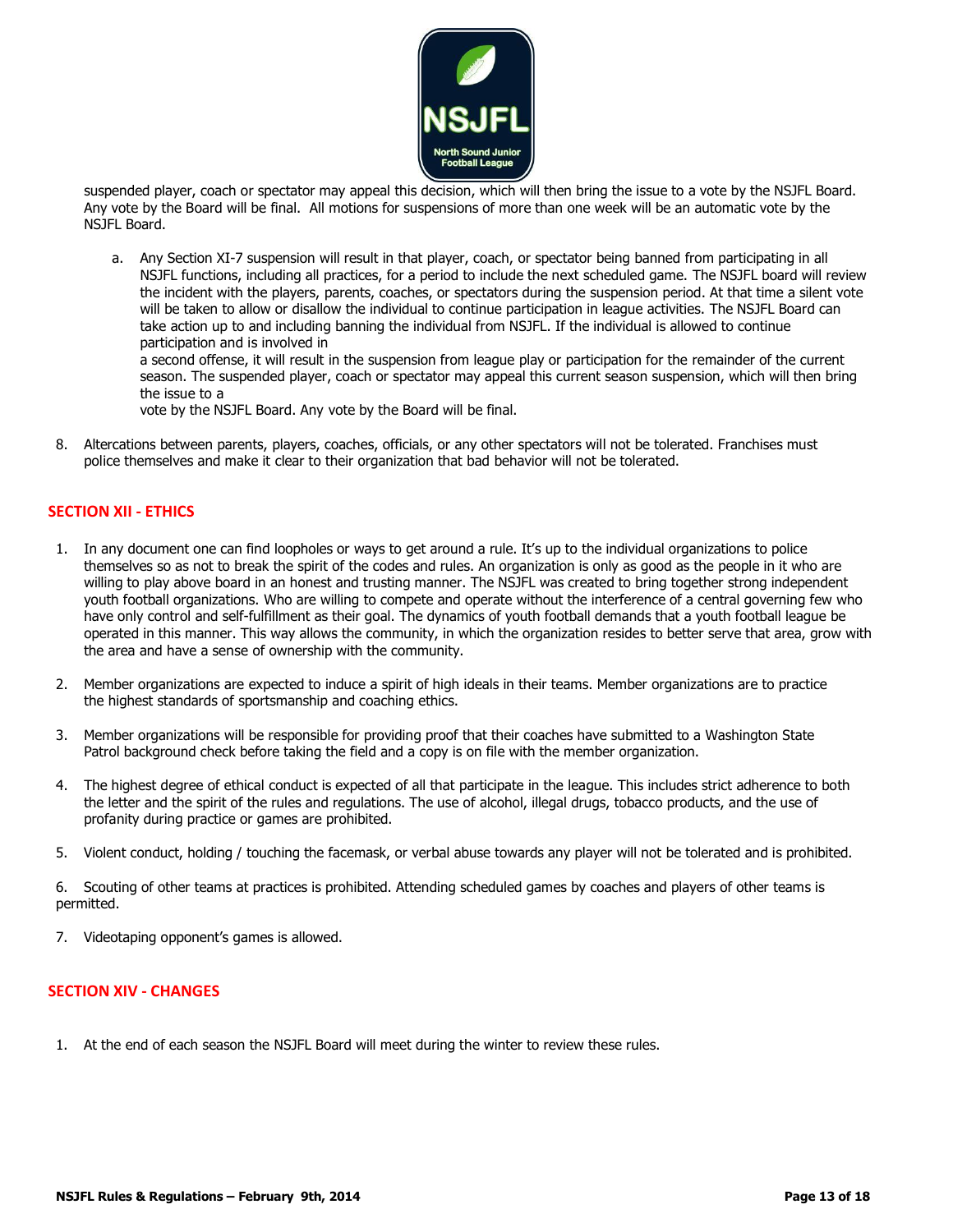

### **SECTION XV - COMPLIANCE AGREEMENT**

By signing this agreement we acknowledge to have read and understand the rules and regulations of the North Sound Junior Football League (NSJFL). By signing this agreement we agree to attend scheduled meetings, return phone calls, and cooperate with other member organizations in a timely manner By signing this agreement we understand that if these rules are broken or ignored by this organization we run the risk of expulsion from the NSJFL. Refusal to sign this agreement will exclude this franchise from League play.

#### **(Organization Head must sign, This document is then given to the NSJFL President for the current year.)**

| Organization Name: and a state of the contract of the contract of the contract of the contract of the contract of the contract of the contract of the contract of the contract of the contract of the contract of the contract |  |  |
|--------------------------------------------------------------------------------------------------------------------------------------------------------------------------------------------------------------------------------|--|--|
|                                                                                                                                                                                                                                |  |  |
|                                                                                                                                                                                                                                |  |  |
| Address: Note that the contract of the contract of the contract of the contract of the contract of the contract of the contract of the contract of the contract of the contract of the contract of the contract of the contrac |  |  |
|                                                                                                                                                                                                                                |  |  |
|                                                                                                                                                                                                                                |  |  |
|                                                                                                                                                                                                                                |  |  |
|                                                                                                                                                                                                                                |  |  |
|                                                                                                                                                                                                                                |  |  |
|                                                                                                                                                                                                                                |  |  |
|                                                                                                                                                                                                                                |  |  |
|                                                                                                                                                                                                                                |  |  |
|                                                                                                                                                                                                                                |  |  |

Date: <u>and the contract of the contract of the contract of the contract of the contract of the contract of the contract of the contract of the contract of the contract of the contract of the contract of the contract of the</u>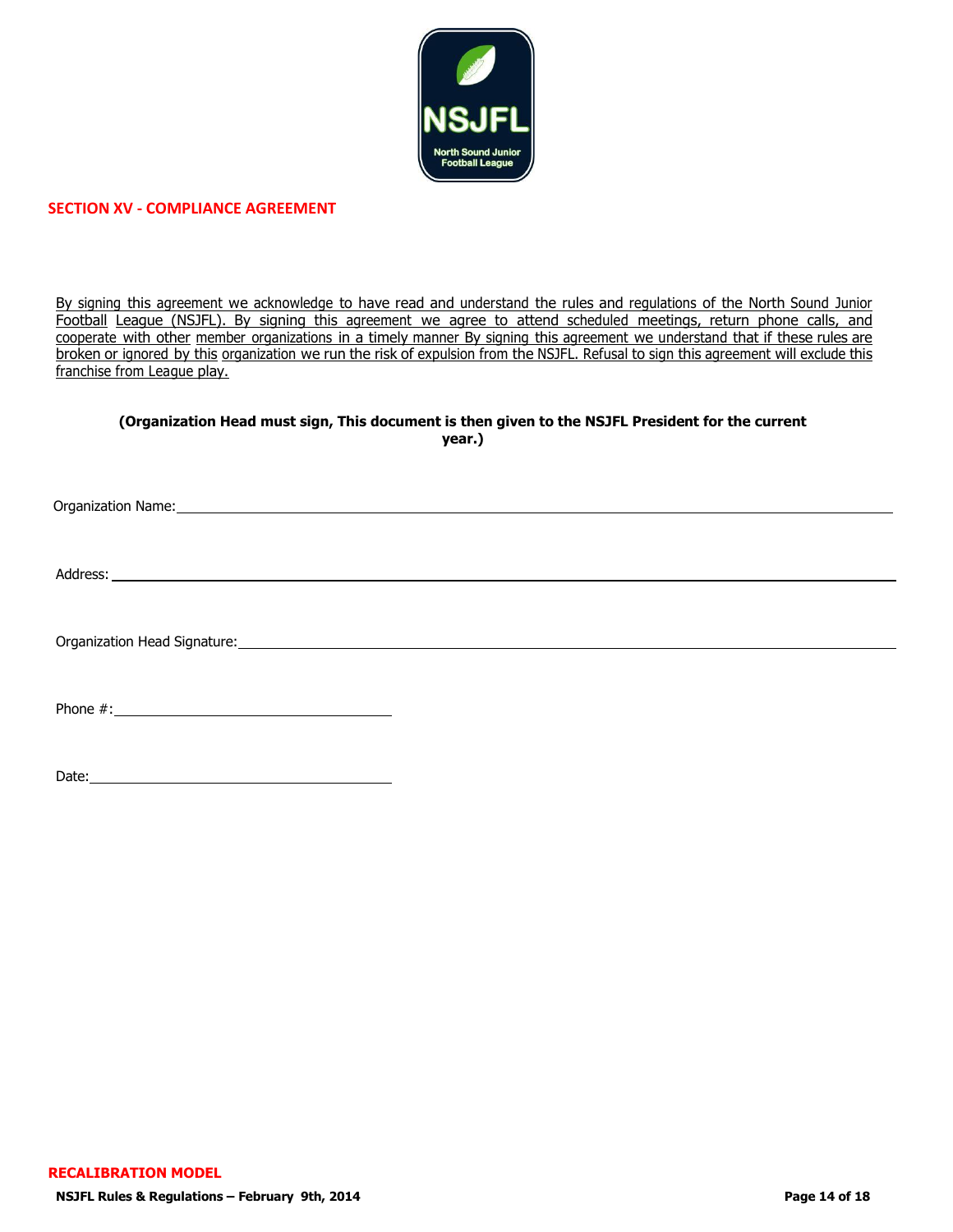

- 1. During the Jamboree, each team will complete and turn in (after their Jamboree Games) the "Jamboree Team Ranking Form". This form will help the NSJFL with the season's division alignment. The form will ask the following:
	- o Team Age mix
	- o Coaching Experience
	- o Ranking of teams played (including your own team) during Jamboree.
- 2. Divisions:
	- o Divisions will be developed immediately after the Jamboree.
	- $\circ$  Each association should send a representative that can speak to the caliber of the teams from that association during the

division selection process. This is a recommendation, not a requirement…you may also submit this information via email.

- $\circ$  The League President and the Vice President of Scheduling will use the rankings and the information available about each team to evenly distribute the teams based on the, as much as possible, across each division.
	- $\blacksquare$  i.e. If there are four divisions, the top 4 ranked teams will be placed in four different divisions, the next
	- four ranked teams will be divided into 4 different divisions, etc. down to the four bottom ranked teams. The goal is to have the same number of good, medium, and poor caliber teams in EACH division, so no

single

division is more difficult or easier than another division.

- 3. First 6 Games:
	- $\circ$  The first six games will play each of the varying caliber of teams within their own division, as well as possibly a
	- cross division game (if necessary) against teams with a similar caliber ranking…to the best of the leagues ability.
- 4. Recalibration:
	- o Each division will rank it's standings after 6 games.
		- The final two games of the season will be against "like" teams from other division(s).
			- i.e. The top 2 teams from "Wesco-Blue" will play the top 2 teams from "Wesco-Green"
			- **•** i.e. The 3<sup>rd</sup> & 4<sup>th</sup> place teams from "Wesco-Blue" will play the 3<sup>rd</sup> & 4<sup>th</sup> place teams from "Wesco-Green"…etc.
	- $\circ$  Venues for these final 2 games will be determined while making up the original schedule after the Jamboree, with an attempt to mix these venues up in the final 2 weeks to allow teams to play at home one week and away the other week.
- 5. Playoffs:
	- The top 3 or 4 teams from each of the divisions make the playoffs (see attached RECALIBRATION MODEL PLAYOFF ILLUSTRATION).
	- After Round 1 of the Playoffs, seedings (1-8) will be figured based on regular season record and tiebreakers, etc. Any team receiving a Round 1 bye will automatically maintain that seeding for the entire playoffs.
	- o Playoffs will then proceed as 1vs8 4vs5 on one side of bracket and, 2vs7 3vs6 on the other side.
		- Losing teams from second round of playoffs season is over.
	- $\circ$  Losing teams of semi-final games of playoffs will have a 3<sup>rd</sup>/4<sup>th</sup> place game on a Wednesday evening after semifinal game and before Saturday Championship games.
	- o Winning teams of semi-final games will play for Division Championships.
- 6. Bowl Event(s):
	- $\circ$  After the playoff spots are determined the next best teams within the Playing Division will compete in bowl games.
	- There will be 4 venues that can host 6 games/day for the Bowl Event(s)...this allows up to 48 teams that can
	- participate
		- in bowl
		- games.
	- $\circ$  These bowl games will match up "like" type teams. Top 2 bowl qualifiers play each other, next 2 bowl qualifiers play each other, etc.
	- o Small trophy will be awarded to winners of each bowl game.

### **WHAT THE RECALIBRATION MODEL ACCOMPLISHES**

- 1. Works to create a quality playing experience for the kids and teams playing in the league.
- 2. It attempts to ensure that roughly  $2/3^{rds}$  of a teams season will be against teams of a similar ability.
	- $\circ$  3 of the first 6 games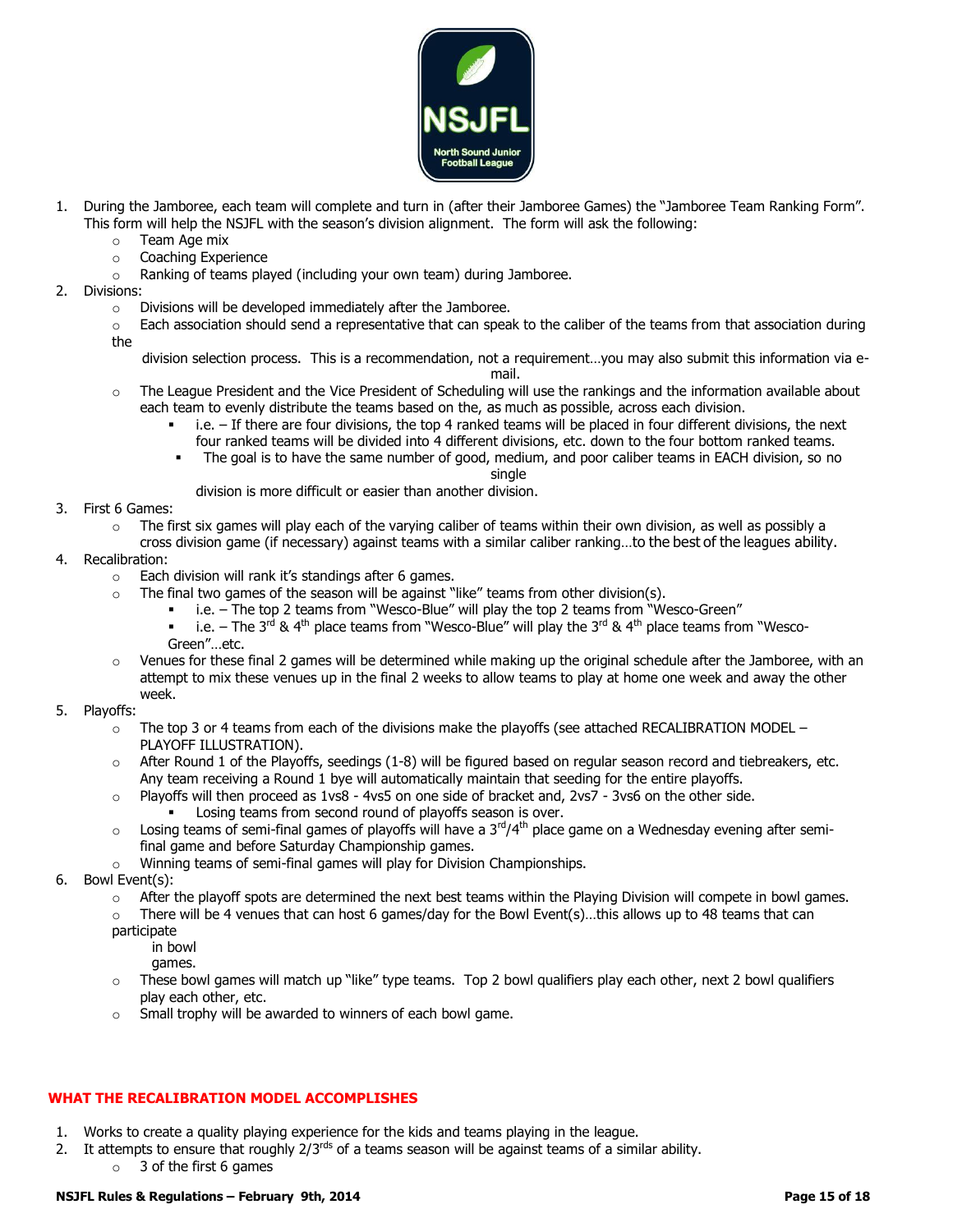

- o 2 re-calibration games
- o 1 playoff/bowl game
- 3. Increases competition and development of all players regardless of playing & coaching ability.

### **RECALIBRATION MODEL – PLAYOFF ILLUSTRATION**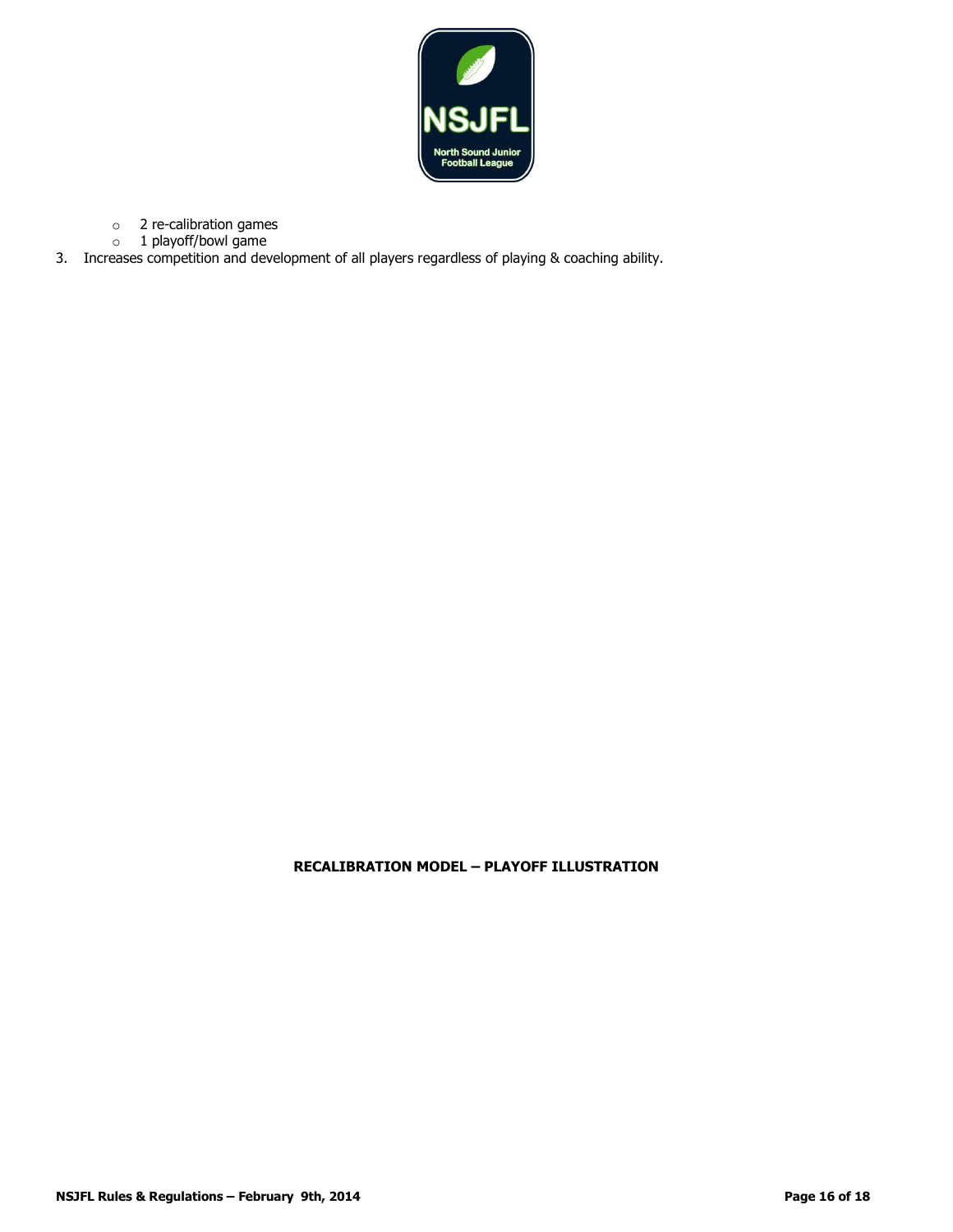